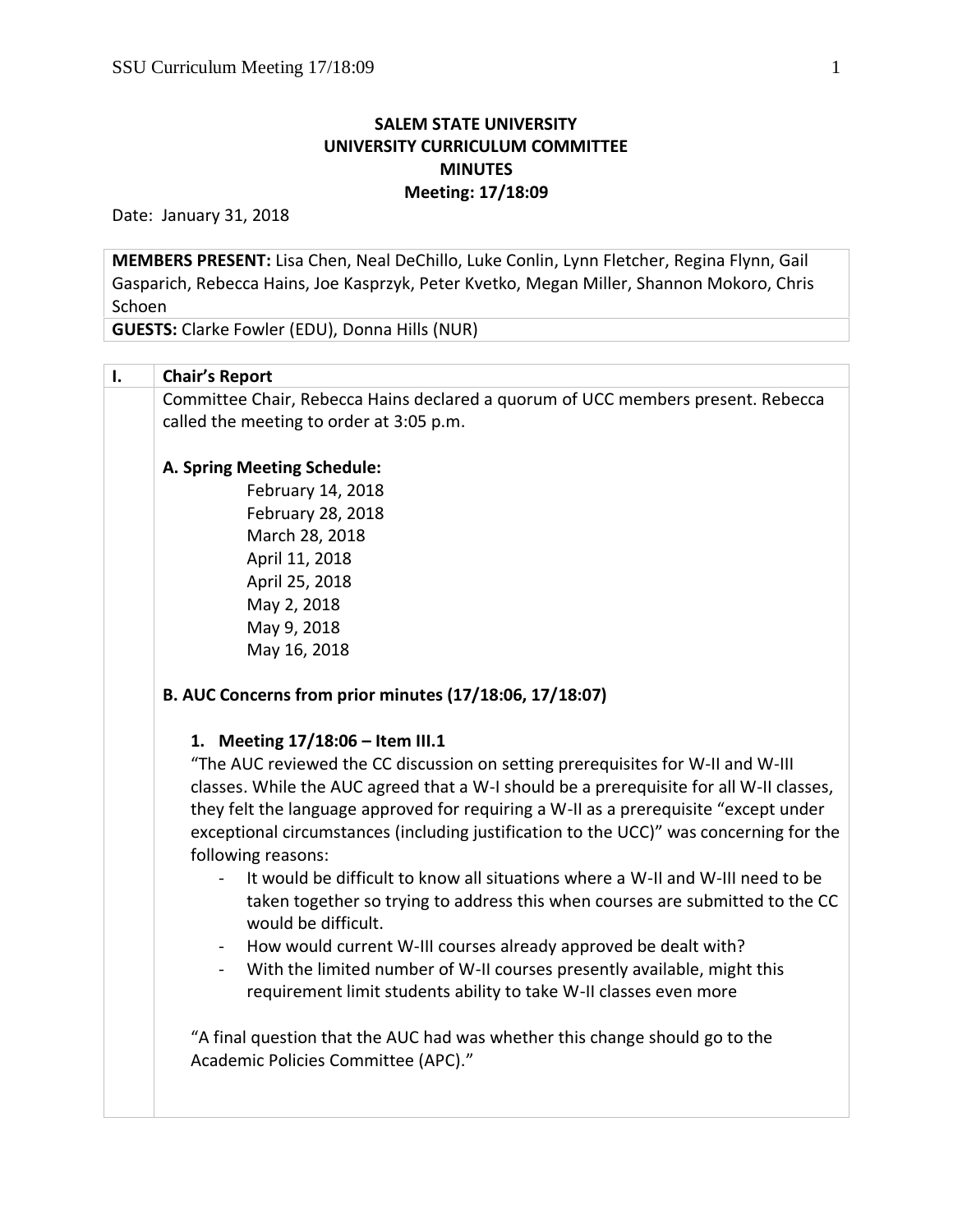#### **UCC Discussion:**

1. We need clarification about the overall nature of the AUC's concern. Questions were raised as to whether the AUC members understood the nature of the discussion based on our minutes. R. Hains said she would ask for clarification.

2. In terms of already-approved W-III courses: UCC policy would grandfather in current courses. Existing W-III courses that do not list a W-II as a prerequisite would not be required to make any changes to their prerequisites.

3a. In terms of pinpointing "all situations" in which W-II and W-III courses "need to be taken together":

The policy we adopted is not about W-II and W-III courses "needing" to be taken together. Rather, if a department felt that "extraordinary circumstances" existed, we would allow the course sponsor to replace "Prerequisite: W-II" with "Pre- or Co-requisite" – that is, W-II would not be REQUIRED to be taken in the same semester as W-II, but would be PERMITTED to be taken in the same semester.

Additionally, the policy we approved does not require our committee to be cognizant of "all situations" at once. Our committee evaluates proposals on an individual basis, not *en masse*. We only need to know if a *specific* course being proposed is part of a program of study that merits an exception to the policy regarding the scaffolding of W-II and W-III courses.

3b. Regarding whether it "would be difficult" to "address this when courses are submitted" to the UCC:

Addressing such matters *is* the work of the UCC. When sponsors enter courses into governance, the UCC obtains departmental justification for requests. When sponsors are seeking exceptions to certain policies (such as the 78 credit and 120-credit policies), our members evaluate such requests with care.

Historically, we have approved most requests for exceptions based on the sponsors' rationales. The language the UCC adopted in 17/18:06 regarding exceptions to the W-II/W-III prerequisite policy is flexible for this reason.

4. Megan Miller notes that exceptions to prerequisites happen frequently across campus on a case-by-case basis. Any department chair has the ability to override the prerequisite of any course that their department offer, allowing a Chair to approve a co-requisite or allow courses to be taken out of sequence, depending on a particular student's situation.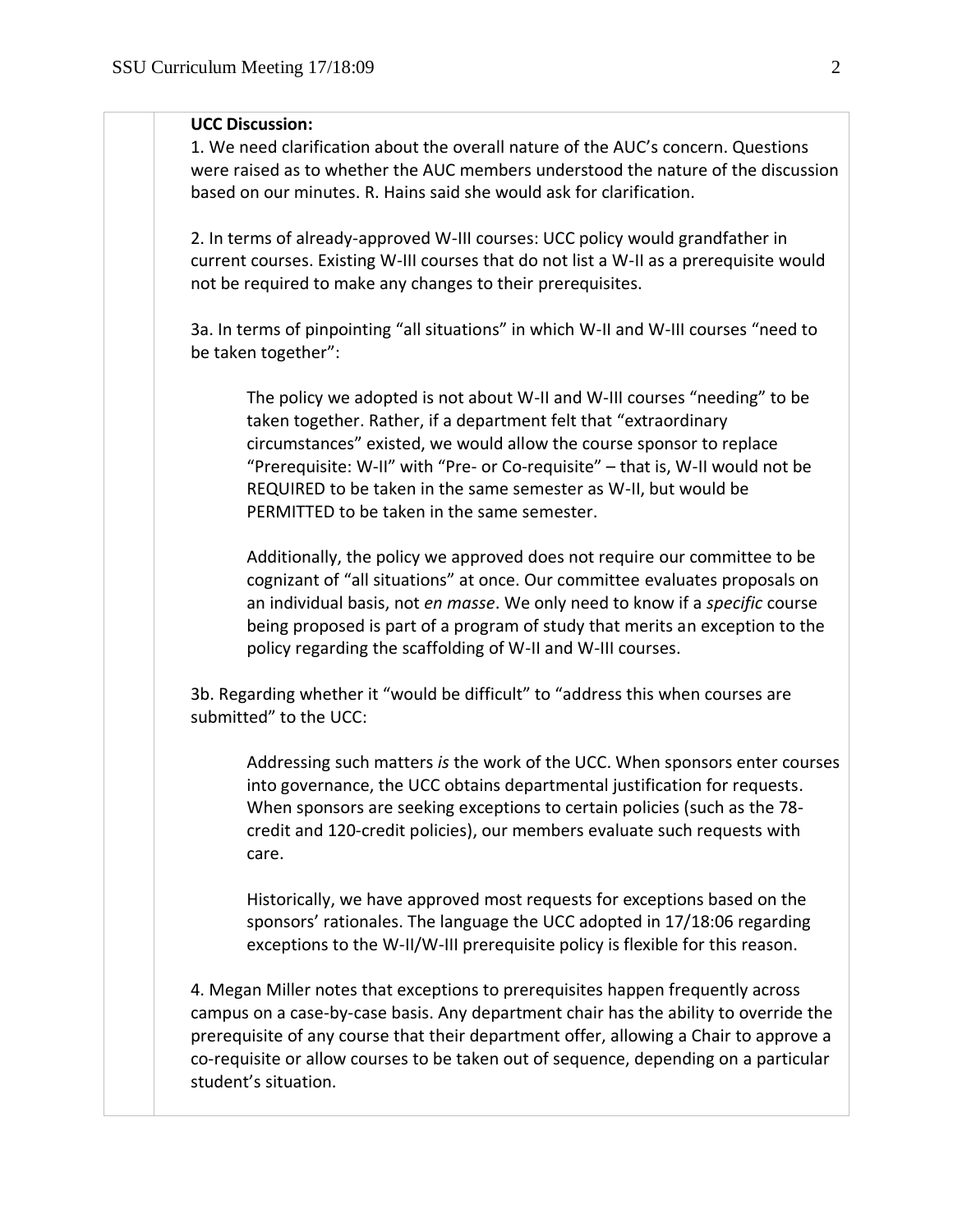5. The UCC's consensus is that this is a matter that does not need to go to APC. The APC has no jurisdiction over curricular pre-requisites or co-requisites. Such matters are handled by the UCC.

#### **2. Meeting 17/18:07 - Item: 18:163 – ENL234- Audio Storytelling**

"The AUC respectfully asks UCC to revisit this proposal with regard to qualifications for Oral Communication designation. While the committee feels this course is likely an appropriate candidate for OC, we wonder if the CID could be more clear with regard to information related to speaking apprehension and motivation (will students receive instruction as well as discussion), and ethics in oral communication (both sending/receiving messages and verbal/nonverbal delivery). Typically in Gen Ed CIDs the various goals related to the criteria being met are reflected in the course description, course objectives, and course topics list."

#### **Response from the UCC:**

1. The OC sub-committee reviewed the CID and agreed that after some revisions, all the necessary requirements had been met for this course proposal.

2. Further, UCC has had discussion in past and current years about the relationship between course goals and objectives and a course description, with the decision that course goals and objectives are not *required* to be in the course description.

### **C. Status update re: UCC AY 2017-2018 charge (ref. minutes from 17/18:02)**

**1.** Recommend ways to make Salem State more transfer friendly, to include integrating DHE directives regarding pathways for STEM transfer students: DONE per 10-4-17 meeting of UCC

**2.** Provide recommendations for expanding options for bachelor's degree completion programs. **UPDATE:** David Silva asks us to take this off the table for now. He says that as we engage in the Strategic Planning process, we can reevaluate whether this is a priority.

**3.** Come to agreement on next steps for General Education, including Gen Ed course review schedule

**UPDATE**: R. Hains, S. Mokoro, and J. Kasprzyk did preliminary work on this with Gen Ed faculty fellow Kanishkan Sathasivam and Associate Provost Neal DeChillo this fall. The people listed created a preliminary draft; Gen Ed Recertification Subcommittee now being formed to develop and propose recertification process for this committee's approval.

**Members:** R. Hains, J. Kasprzyk, M. Miller, C. Schoen.

- R. Hains made a final call for additional subcommittee members. There were no additional volunteers.

**4.** Confer with the Provost on options to move the course review and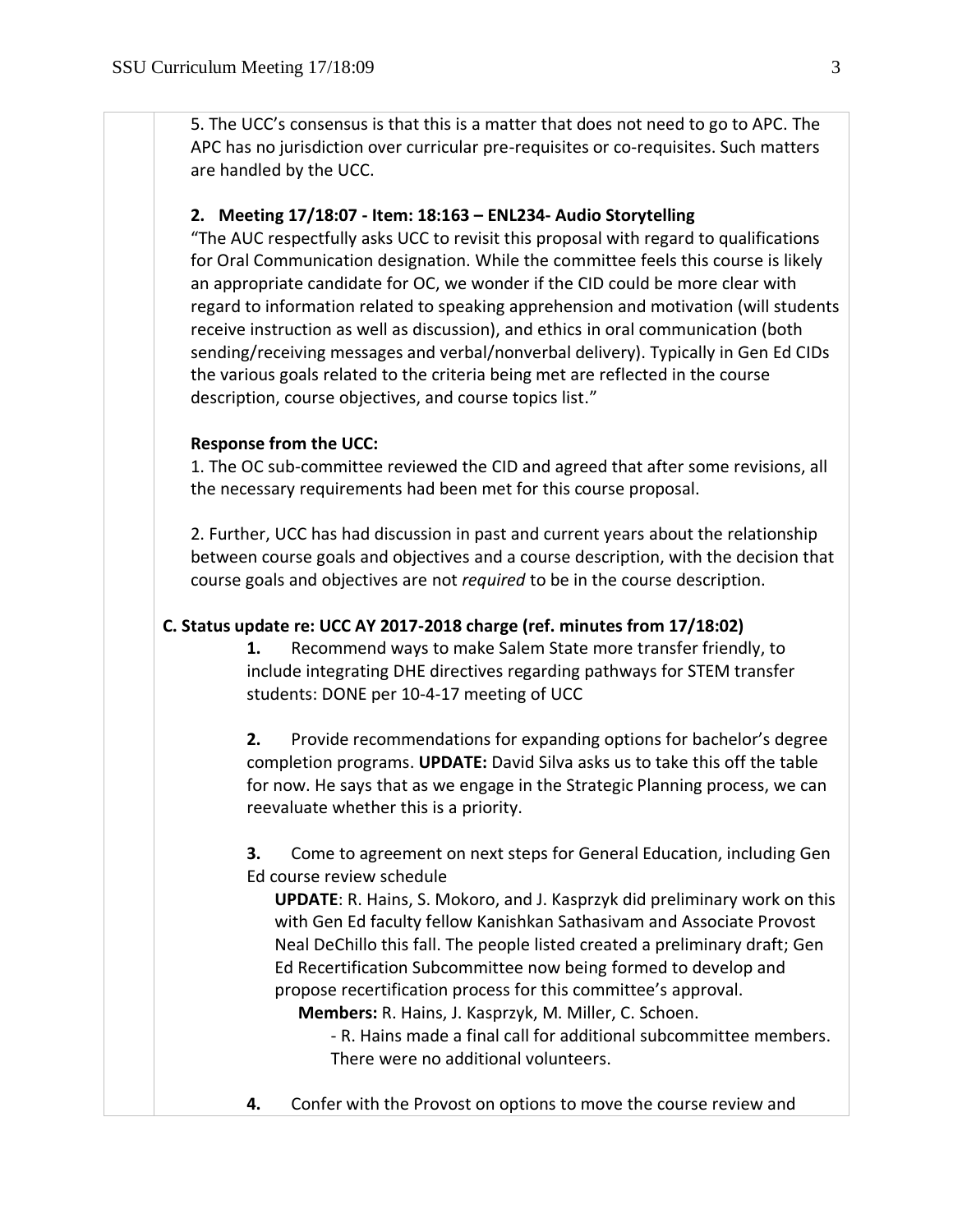approval process fully online:

**IN PROGRESS**. R. Hains initiated conversation with D. Silva on 1-24-18 revisiting research previously completed by M. Miller re: options. N. DeChillo added that the University is looking at software that people on campus can use in the long term. In the short term, options for making the process more transparent vis a vis its current access via Polaris are being explored.

M. Miller shared some details about how an online course review and approval process would work.

**5.** Recommend a process for departments, school, and colleges to review degree concentrations: REQUEST RESCINDED BY PROVOST at 10-4-17 meeting of UCC.

**In sum,** the two charge items left for UCC to address prior to end of AY17-18 are 1) establishing a gen ed recertification process and 2) conferring with provost on options to move course review and approval process fully online. Both are underway.

| Н. | <b>Subcommittee Reports</b>                                                                |
|----|--------------------------------------------------------------------------------------------|
|    | <b>A.</b> Call for a faculty member to join Megan Miller and Gail Gasparich on our $4 + 1$ |
|    | subcommittee - Shannon Mokoro joined the subcommittee.                                     |
|    | <b>B.</b> Announcement: Students Alexa Ortiz and Zahne Burton appointed to serve on the    |
|    | DPDS subcommittee as ad hoc members, per request of BBP.                                   |

| Ш. | <b>Special Business</b>                                                                                                                                                                                                                                                                                                                                                                                                |
|----|------------------------------------------------------------------------------------------------------------------------------------------------------------------------------------------------------------------------------------------------------------------------------------------------------------------------------------------------------------------------------------------------------------------------|
|    | 1. During the UCC's December marathon meeting, two student attendees shared with<br>the UCC their concerns about having been denied access by Academic Affairs to the CIDs<br>for the DPDS courses being put forward. This raised concern among UCC members about<br>public access and transparency, with the committee consensus being that these are<br>public documents that should be openly accessible.           |
|    | Following that meeting, discussion ensued with other standing committee chairs (AUC -<br>K. Ratner and APC $-$ P. Walker) and union representatives about whether and when<br>governance proposals should be available, and why they no longer are. (Recollection was<br>that prior to the development of Polaris, such proposals were all online in a section of<br>the SSU website that was not password-protected.) |
|    | Provost David Silva has looked into this matter and confirms that when the website<br>changed and governance items moved to Polaris, many items became no longer publicly<br>accessible. He states that governance documents and other items should be moved to a<br>location where they are accessible to those without Polaris login credentials. In an email<br>dated 1/26/18, he explained:                        |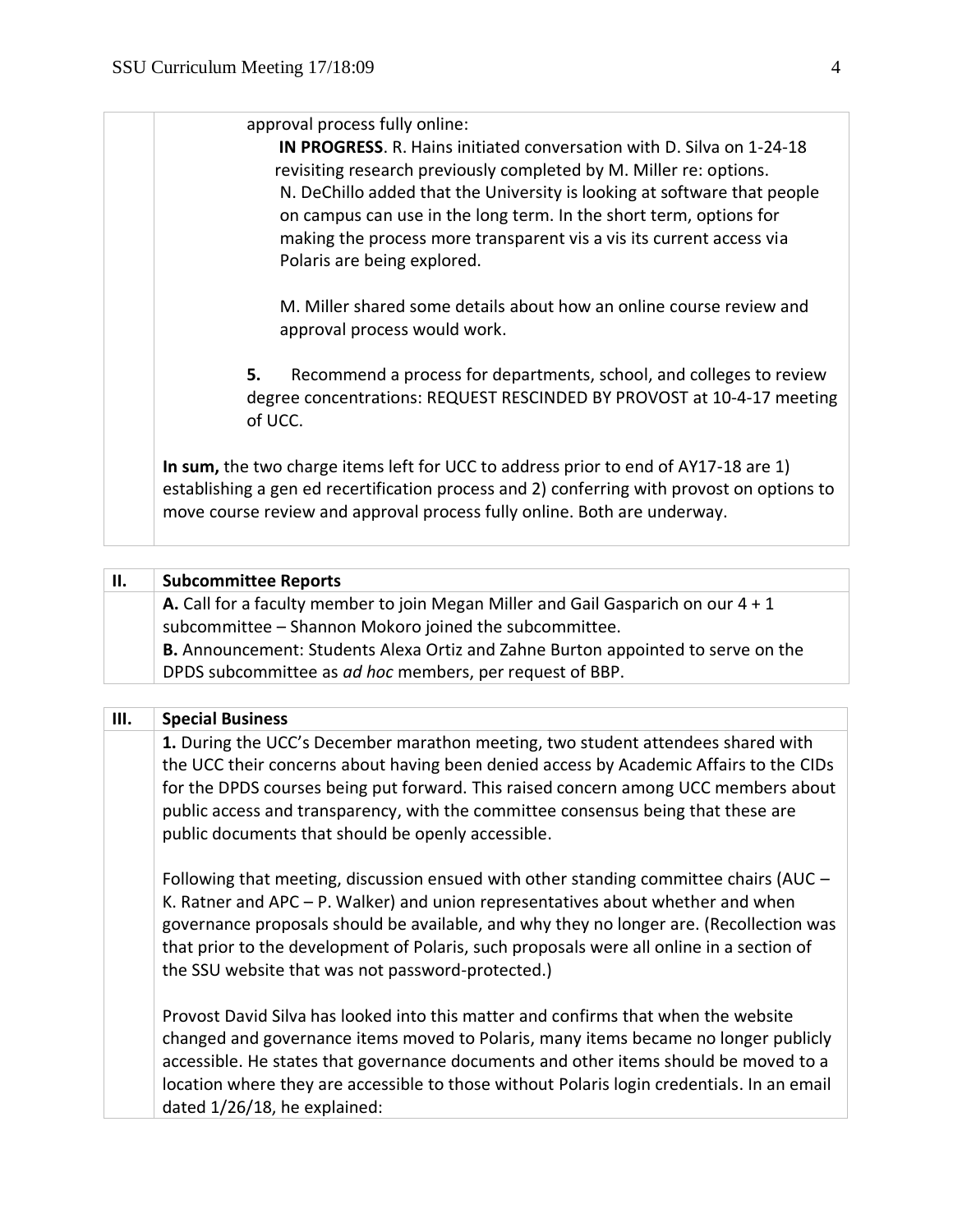>> [O]ur governance processes require "more light." To address this matter in the short term, I've asked Vickie Ross and Debra Longo to work with the ITS and website teams (respectively) to:

- -Have access to the university calendar, so that we can post times and locations of governance committee meetings (and, ideally, include an agenda and links to relevant documents); and
- Determine a means by which governance documents can return to a publiclyaccessible location on the SSU website.

In the meantime, I have been conferring with others about longer-term solutions for addressing our very cumbersome, mid-20<sup>th</sup>-century means of creating, sharing, reviewing, and approving governance materials. I anticipate meeting with you all on this topic in the next few weeks. <<

**2.** For future discussion and action (not this semester): Megan Miller spoke to an issue of departments wanting to create certificate programs and the need to work with APC to formalize this process, especially as it pertains to certificates that were being offered through Continuing Education. Megan spoke about a gate-keeping sort of mechanism. Rebecca Hains further added the need to flesh out how a certificate differs from a minor or a concentration, etc. "What does it mean to have an undergraduate certificate?" One thought is that work on this subject could be part of our 2018-2019 charge.

| IV. | <b>Old Business</b> – those assigned to specific proposals discussed their status and provided<br>updates.                                                                                                                                                                                                           |
|-----|----------------------------------------------------------------------------------------------------------------------------------------------------------------------------------------------------------------------------------------------------------------------------------------------------------------------|
|     | A. ART + DESIGN DEPARTMENT - TABLED                                                                                                                                                                                                                                                                                  |
|     | 1. BA-Art-Art Education-Ed Studies in the Community, Non-Licensure-New Flowsheet<br>17:007                                                                                                                                                                                                                           |
|     | This item remains tabled.                                                                                                                                                                                                                                                                                            |
|     | <b>B. CHILDHOOD EDUCAITON AND CARE DEPARTMENT</b>                                                                                                                                                                                                                                                                    |
|     | Chris S. made a motion to discuss and approve the items in the childhood education and<br>care department packet. Megan M. seconded this motion.                                                                                                                                                                     |
|     | 1. BS-Elementary Education-M.Ed. Elementary Concentration-Change in Flowsheet<br>17:195                                                                                                                                                                                                                              |
|     | Because 17:196 has been withdrawn by the Education Department, remove Mathematical<br>content knowledge (EDC 190) from the proposed flowsheet change; change Introduction<br>to Lesson Planning to 1.5 credits per previously-approved change to (Tracking number<br>17:194 EDC 401 Introduction to Lesson Planning) |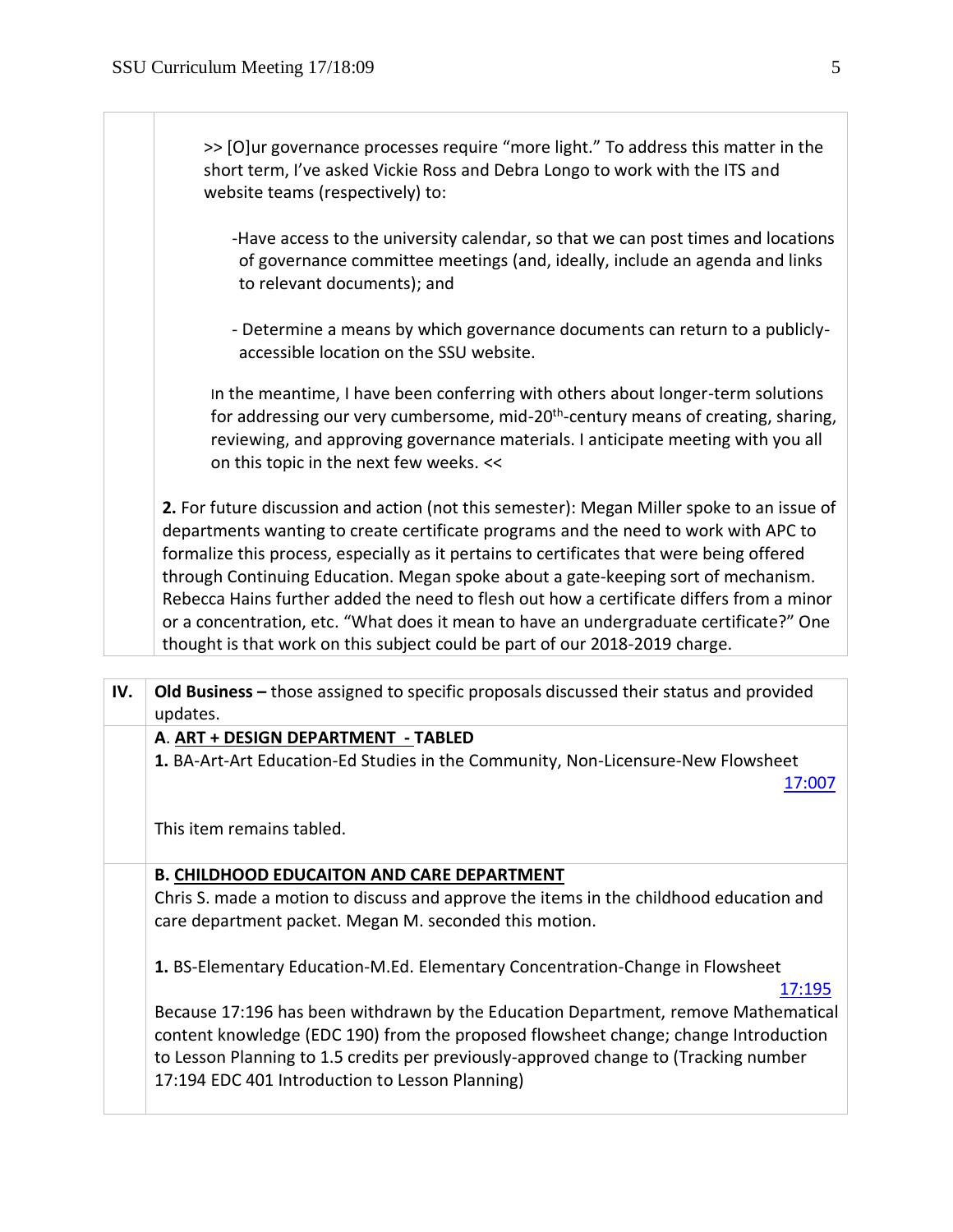| 2. EDC190-Mathematical Content Knowledge and Application for the Elementary Teacher-<br>Change In Course                                                                                                                                                                                                                                                                                                                                                                                                                                                                           | 17:196 |
|------------------------------------------------------------------------------------------------------------------------------------------------------------------------------------------------------------------------------------------------------------------------------------------------------------------------------------------------------------------------------------------------------------------------------------------------------------------------------------------------------------------------------------------------------------------------------------|--------|
| - this proposal has been withdrawn and should be removed from future agendas                                                                                                                                                                                                                                                                                                                                                                                                                                                                                                       |        |
| There being no further discussion, Rebecca H. called for the vote on item 17:195. All UCC<br>members present voted unanimously to approve the item 17:195 discussed above.                                                                                                                                                                                                                                                                                                                                                                                                         |        |
| <b>C. SCHOOL OF NURSING</b><br>Peter K. made a motion to discuss and approve the items in the School of Nursing packet<br>18:195-18:205. Chris S. seconded this motion.                                                                                                                                                                                                                                                                                                                                                                                                            |        |
| The Nursing department provided a packet summary and explained that proposed<br>changes were created per request of the registrar office. Megan Miller described these<br>changes as "housekeeping."                                                                                                                                                                                                                                                                                                                                                                               |        |
| All changes being proposed are to remove redundant prerequisites from individual<br>courses' prerequisite list-specifically lists of prerequisites that are themselves<br>prerequisites for one another. Nursing's inclusion of all explicit and implied courses in the<br>prerequisite statement posed challenges for some students (notably transfer students) in<br>their senior year. This requested change lists only explicitly-required prerequisites instead<br>of explicit and implied prerequisites. No course requirements, flowsheets, or degree maps<br>are changing. |        |
| Final Action: Joe asked if this proposal is actually a set of corrective changes. Upon<br>discussion and review, the committee agreed that these are corrective changes.<br>Corrective changes are processed differently (directly by the registrar, without need of<br>going through the governance process).                                                                                                                                                                                                                                                                     |        |
| The department will email Vickie and officially withdraw these items from the docket,<br>after which the Registrar will work with the Nursing Department to specify and enter the<br>corrective changes.                                                                                                                                                                                                                                                                                                                                                                           |        |
| 1. NUR210-Health Assessment-Change in Course                                                                                                                                                                                                                                                                                                                                                                                                                                                                                                                                       | 18:195 |
| 2. NUR212-Fundamentals of Nursing-Change in Course                                                                                                                                                                                                                                                                                                                                                                                                                                                                                                                                 | 18:196 |
| 3. NUR320-Care of the Adult-Change in Course                                                                                                                                                                                                                                                                                                                                                                                                                                                                                                                                       | 18:197 |
| 4. NUR370-Principles of Pharmacology-Change in Course                                                                                                                                                                                                                                                                                                                                                                                                                                                                                                                              | 18:198 |
| 5. NUR412B-Mental Health-Change in Course                                                                                                                                                                                                                                                                                                                                                                                                                                                                                                                                          | 18:199 |
|                                                                                                                                                                                                                                                                                                                                                                                                                                                                                                                                                                                    |        |